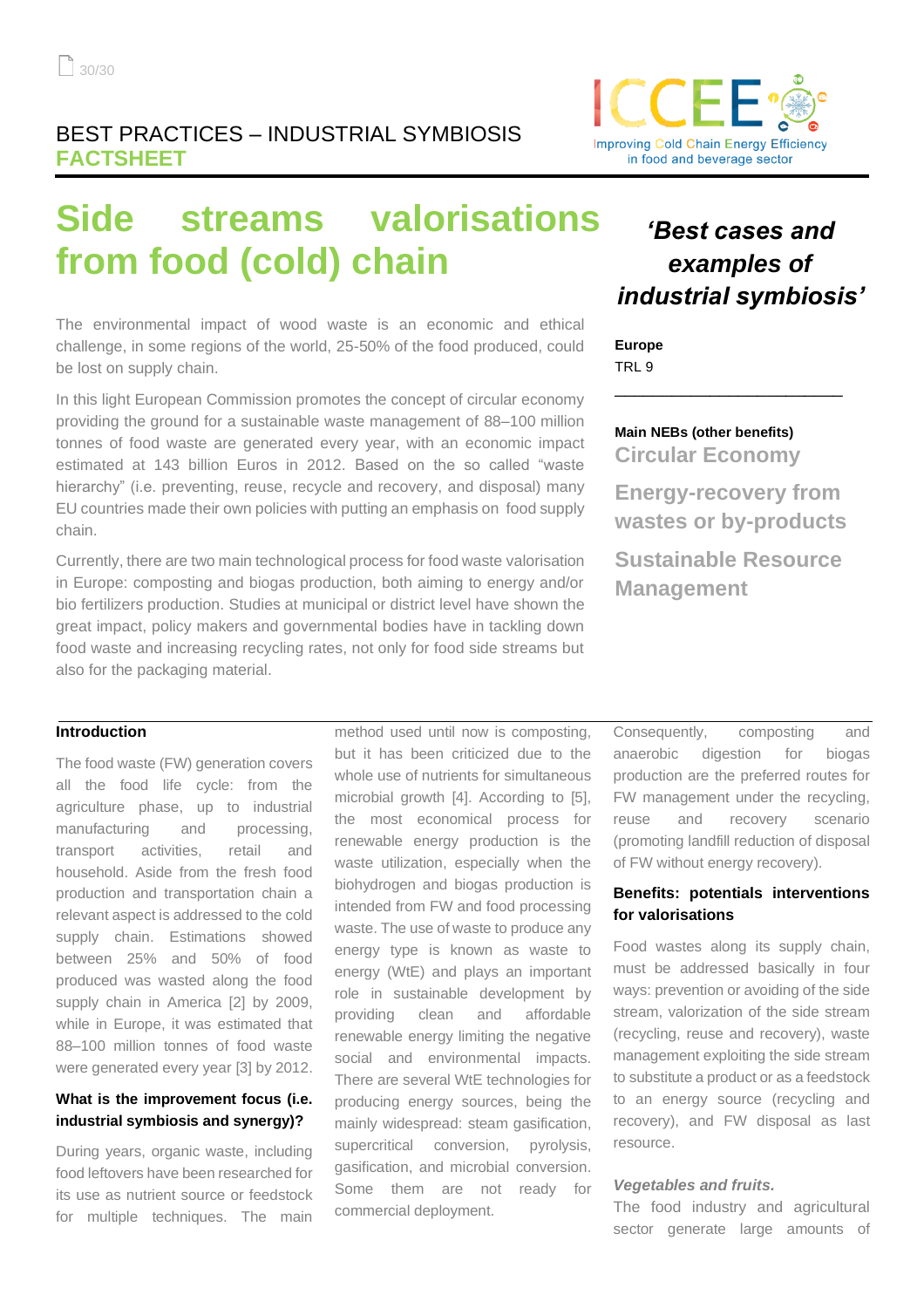

vegetable and fruit wastes affecting municipal landfills due to FW high biodegradability resulting in leachate and methane emissions [6].

Side streams from apples production and consumption have been studied finding several options for industrial symbiosis. Potential production of an apple powder ingredient was developed by [7], which could be a valuable addition to the healthy food products portfolio since it was found that a small amount of it has the power to increase significantly the phytochemical content and antioxidant properties of foods if used as a dietary supplement. Another potential product from the apple peel was developed by [8], a powder ingredient suitable for food preparation, increasing the dietary fiber and as source of phenolic compounds.

Also, the recovery of phenolic antioxidants, even after oil content extraction from seed of different kind of berries, were proven to be valuable components [9]. Another use for berries was proposed in [10], where raspberry pomace in a dried form was used as replacement of flour for cookies in a 25 – 50 % level, resulting in fiber content increase without any negative effect. Similar applications have been studied for exotic fruits such as citrons, passion fruit, pineapple and mango, resulting in the technical feasibility for producing bioactive compounds in form of powder and food supplements [11], [12], [13]  $[14]$ .

Since potatoes are one of the most consumed vegetables around the world, mainly containing carbohydrates, especially starch, vitamins, minerals and phytochemicals, valorization of the FW can have a large environmental and social impact in the food sector. Peels

are the major side stream of potato processing industries and food services and contain the same amount of valuable macro and micronutrients of edible vegetable. Due to the large amount of potatoes waste, it can be a quantitatively important energy source in beef cattle diets and solved a potentially massive disposal problem [15].

Most of the cases presented up to this point, correspond to side stream valorisation, it means a by-product is recycled into the production of a new food related product, adding value to the initial feedstock and to the food sector.

#### *Dairy products.*

The dairy industry is an important part of the food industry and it is a major contributor of liquid wastes, which can contain proteins, salts, fatty substances, lactose and cleaning chemicals [16]. In 2011, the annual production of cheese was 9 million tonnes in the EU [16], and the waste coming from its production is the one, most studies have been paying attention of. Recently, the use of cheese whey combined with vinasse coming from the bioethanol production in Brazil, was studied for anaerobic codigestion process, with excellent results for the biomethane production [17]. This case corresponds to the archetypal definition of waste management of side stream, where the FW is recovered for manufacturing another product or, as a source for renewable energy production.

#### *Meat and derivative products.*

Due to the global average reduction of poverty, less valuable meat products

such as entrails and some muscles that used to be consumed, are now part of the by-products discarded by the slaughterhouses. By 2007, meat waste or by products accounted for 60-70 % of the slaughtered carcass [18], hence, the searching for recovery solutions of meat wastes is vital for environment and human health; however the recycling of this side stream is bound by several health and hygiene limitations and regulations.

Three ways for meat waste recovery have been initially identified, human food, pet food and other non-food and non-feed applications [19]. nevertheless, other authors claim that there exist a large variety of non-food applications for this FW. So far, the major use for meat waste is the protein production for food preparations or protein powders [18] [20].

## **Best cases of waste management and industrial symbiosis**

The cases considered as the initial leaders in waste management at municipal level in Europe are: Hammarby Sjöstad, a district in Stockholm (Sweden); Augustenborga, a neighborhood in Malmo (Sweden); Western Harbour Bo01, a district also in Malmo; the district of Rieselfeld, situated in the West of Freiburg (Germany); the Lincoln Neighborhood in Munster (Germany); and Pilestredet Park, an urban redevelopment project in central Oslo (Norway); South East False Creek district in Vancouver (Canada); and Yeongdeungpo-gu, an administrative district in Seoul (Korea) are some of these best municipal cases. In all of them the FW recycling rate increased up to 75-93% after implementing regulations an action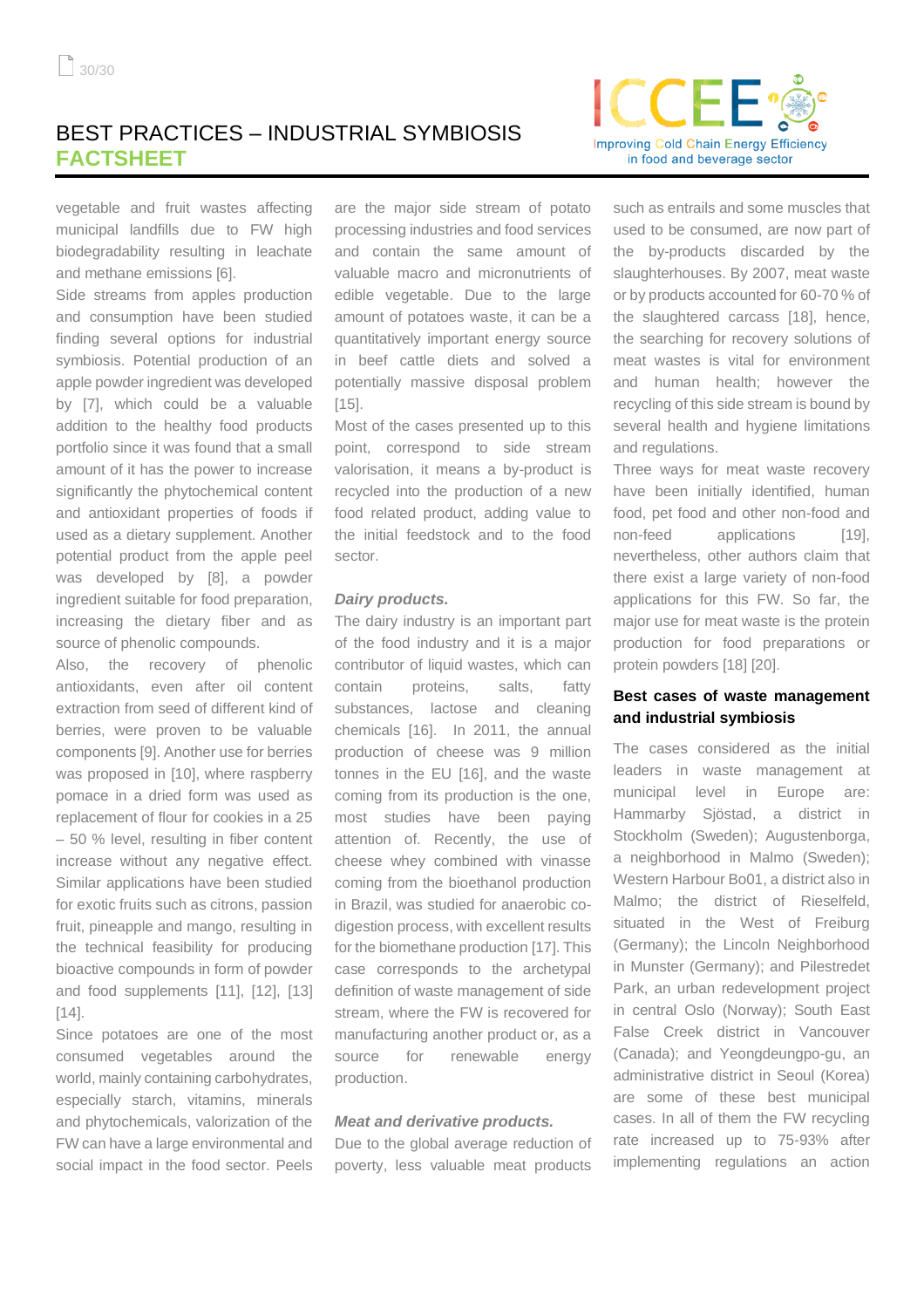

plans [21]. For these specific cases environmental policies were set in place by implementing new legislations while for others by undertaking research and development projects funded by governmental entities, including not only the desired recycling rate and the logistics procedures, but also technological paths to follow for FW management, being the predominant composting, followed by biogas conversion, bio-fertilizers, and conversion to animal feed after electricity production. However, in most cases, an LCA for the FW management valorisation strategies has not been conducted yet to obtain a better

understanding on the current and future operational conditions and what are the economic and environmental benefits.

| Opportunities | Barriers           |
|---------------|--------------------|
| Industrial    | Technological      |
| Symbiosis     | deployment         |
| Energy        | High<br>initial    |
| Generation    | investment costs   |
| Management    | Behavioural        |
| and<br>waste  | changes<br>and     |
| management    | initial investment |
|               | costs              |

**Opportunities and barriers to implementation**

#### **References**

- 1. M. Westendorf, Food Waste to Animal Feed, Ames, Iowa: Iowa State University Press, 2000.
- 2. C. Mena, B. Adenzo-Diaz and O. Yurte, "The causes of food waste in the supplier-retailer interface: Evidence from the UK and Spain," Resources, Conservation and Recycling, no. 55, pp. 648-658, 2011.
- 3. FUSIONS, "Estimates of European food waste levels," Stockholm, 2016.
- 4. M. Ahmad, I. Riho and K. Ryota, "Multifunctional food waste fertilizer having the capability of Fusarium-growth inhibition and phosphate solubility: A new horizon of food waste recycle using microorganisms," Waste Management, no. 94, pp. 77-84, 2019.
- 5. R. Kothari, V. Tyagi and A. Pathak, "Waste-to-energy: A way from renewable energy sources to sustainable development," Renewable and Sustainable Energy Reviews, vol. 14, no. 9, pp. 3164-3170, 2010.
- 6. S. Misi and C. Forster, "Semi-Continuous Anaerobic Co-Digestion of Agro-Wastes," Environmental technology, vol. 23, pp. 445- 451, 2202.
- 7. K. Wolfe and R. Liu, "Apple peels as a value-added food ingredient," J. Agr Food Chem., vol. 51, pp. 1676-1683, 2003.
- 8. C. Henríquez, H. Speisky, I. Chiffelle, T. Valenzuela, M. Araya, R. Simpson and S. Almonacid, "Development of an Ingredient Containing Apple Peel, as a Source of Polyphenols and Dietary Fiber," Journal of Food Science, vol. 75, no. 6, pp. 172-181, 2010.
- 9. M. Bakowska-Barczak, A. Schieber and P. Kolodziejczyk, "Characterization of Canadian Black Currant (Ribes nigrum L.) Seed Oils and Residues," J. Agric. Food Chem., vol. 57, no. 24, pp. 11528-11536, 2009.
- 10. D. Górecka, B. Pacholek and K. Dziedzic, "Raspberry pomace as a potential fiber," Acta Sci. Pol. Technol. Aliment., vol. 9, no. 4, pp. 451-462, 2010.
- 11. J. Fernández-López, J. Fernández-Ginés, L. Aleson-Carbonell, E. Sendra, E. Sayas Barberá and J. Pérez-Alvarez, "Application of functional citrus by-products to meat products," Trends in Food Science & Technology, vol. 15, no. 3-4, pp. 176-185, 2004.
- 12. M. Canteri, A. Scheer, G. G. C. Wosiacki, M. Reich and C. Renard, "A Comparative Study of Pectin Extracted from Passion Fruit Rind Flours," J. Polym. Environ., vol. 18, pp. 593-598, 2010.
- 13. Upadhyay, J. Chompoo, N. Araki and S. Tawata, "Antioxidant, Antimicrobial, 15‐LOX, and AGEs Inhibitions by Pineapple Stem Waste," Journal of Food Science, vol. 77, pp. 9-15, 2011.
- 14. Ajila, M. Aalami, K. Leelavathi and U. Rao, "Mango peel powder: A potential source of antioxidant and dietary fiber in macaroni preparations," Innov. Food Sci. Emerg., vol. 11, no. 1, pp. 219-224, 2010.
- 15. M. Nelson, "Utilization and application of wet potato processing coproducts for finishing cattle," Journal of Animal Science, vol. 88, pp. 133-142, 2010.
- 16. M. Kosseva, "Management and processing of food wastes," in Advances in Food and Nutrition Research, vol. 6, Moo-Young, M., 2009, pp. 57-136.
- 17. G. Lovato, R. Albanez, M. Triveloni, S. M. Ratusznei and J. A. Rodrigues, "Methane Production by Co-Digesting Vinasse and Whey in an AnSBBR: Effect of Mixture Ratio and Feed Strategy," Applied Biochem. Biotechnol. [Online], 2018.
- 18. N. Bhaskar, V. Modi, K. Govindaraju, C. Radha and R. Lalitha, "Utilization of meat industry by products: Protein hydrolysate from sheep visceral mass," Bioresour. Technol., vol. 98, no. 2, pp. 388-394, 2007.